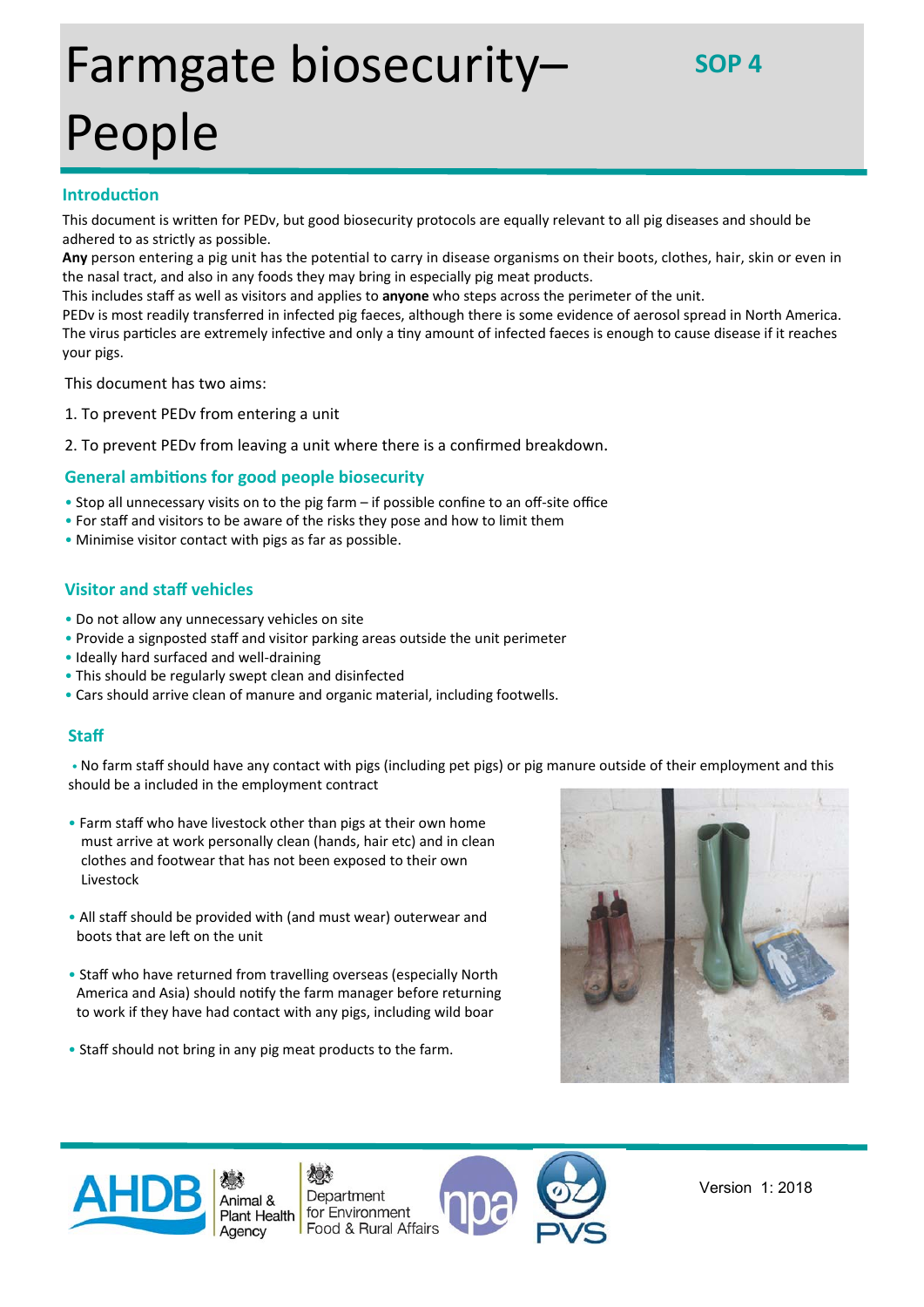## **Visitors**

- Confine to off‐site office where possible
- If essential to enter the farm e.g. maintenance or vet consultancy visit then must adhere to specified period of 'pig freedom'
- This period of 'pig freedom' will vary depending on the health status of the unit and should be discussed with the farm vet. It should be specified in advance and is usually:
- At least 15 hours (overnight) freedom from pigs and pig manure
- 72 hours in the case of nucleus breeding herds
- Visitors should arrive in clean clothes and footwear
- Visitors must sign in using a 'Visitors Book', including the date and details of last pig contact
- The manager must be confident of the visitor's credentials and low biosecurity risk before permitting entry
- Ideally visitors should shower in (including hair) and move into a 'clean' area to change into unit specific clothes including protective outerwear and footwear
- Minimum standard is to insist visitor's wear only farm‐supplied outer clothes and boots (or wrapped disposable overalls)
- The Danish/Bench Entry system is an excellent alternative to a walk through shower (see below)
- •Equipment or tools required by the visitor and brought onto the farm, must be visibly clean, and where possible should be disinfected or covered with a new disposable plastic bag
- •Visitors should not bring any foodstuffs on to the farm
- •Minimise visitor contact with pigs where possible.

## **Incoming deliveries; equipment, semen etc**

- Discuss your biosecurity protocols with your suppliers, and make it clear what risks they may pose to you and other pig farms they may visit
- Remember you are the customer and so have the right to demand good biosecurity from your suppliers, or if not satisfied, refuse entry
- Ideally a secure, clean, watertight delivery box should be situated outside the farm perimeter (consider thermal requirements for medicine and semen delivery)
- For semen, the health status of the source stud should be known and the information regularly updated
- •The number of suppliers should be minimised a single‐source is preferred
- •Delivery vehicles and personnel should not enter the farm or make direct contact with farm staff e.g. shaking hands
- Packaging should be disposed of outside the farm
- •Disinfectant wipes should be used routinely on incoming goods where possible.

## **Danish/Bench Entrance**

- This procedure can be used where a walk‐through shower is not available
- It is based on a single designated entrance onto the farm which **all** personnel (staff and visitors) must pass through on entry and exit
- It can also be used by building as required
- It only works if **everyone** follows **all** of the steps **everyƟme**.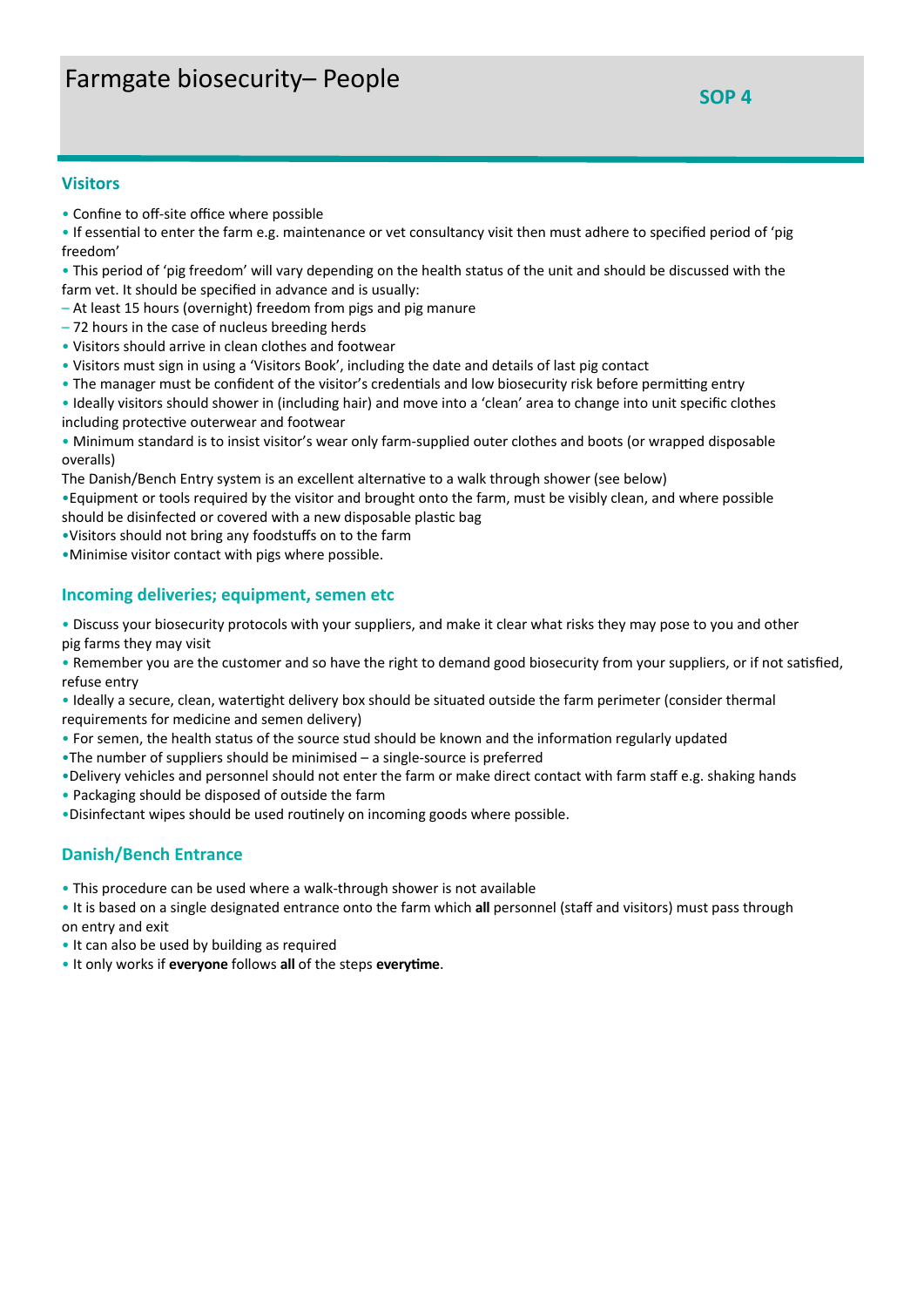### **When entering the farm/building:**

- Always enter through the Danish entry
- Reach inside the door to collect some disposable boot covers and put these on before entering
- Remove outer coats etc and hang on pegs
- Step into the dry disinfectant boot tray and sit on the bench
- Remove shoes, leaving them on the boot tray on the dirty side
- Without touching the floor swing legs over to the clean side
- Disinfect hands with hand sanitizer
- Put on farm overalls, boots and gloves kept on the clean side of the entry
- Enter the production area.



#### **When leaving the farm/building:**

- Always leave through the Danish Entry
- Thoroughly clean, brush and disinfect boots before entering the Danish Entrance
- Once inside, remove farm boots and leave in the disinfectant footdip on the clean side
- Remove farm clothing and hang on pegs on the clean side
- Disinfect hands with hand sanitizer or wash them thoroughly with soap and water if available
- In sock feet, swing legs over the bench to the dirty side
- Put on outside shoes (still with disposable covers)
- Collect any belongings and exit
- •Once outside, remove disposable boot covers and place in outside bin.